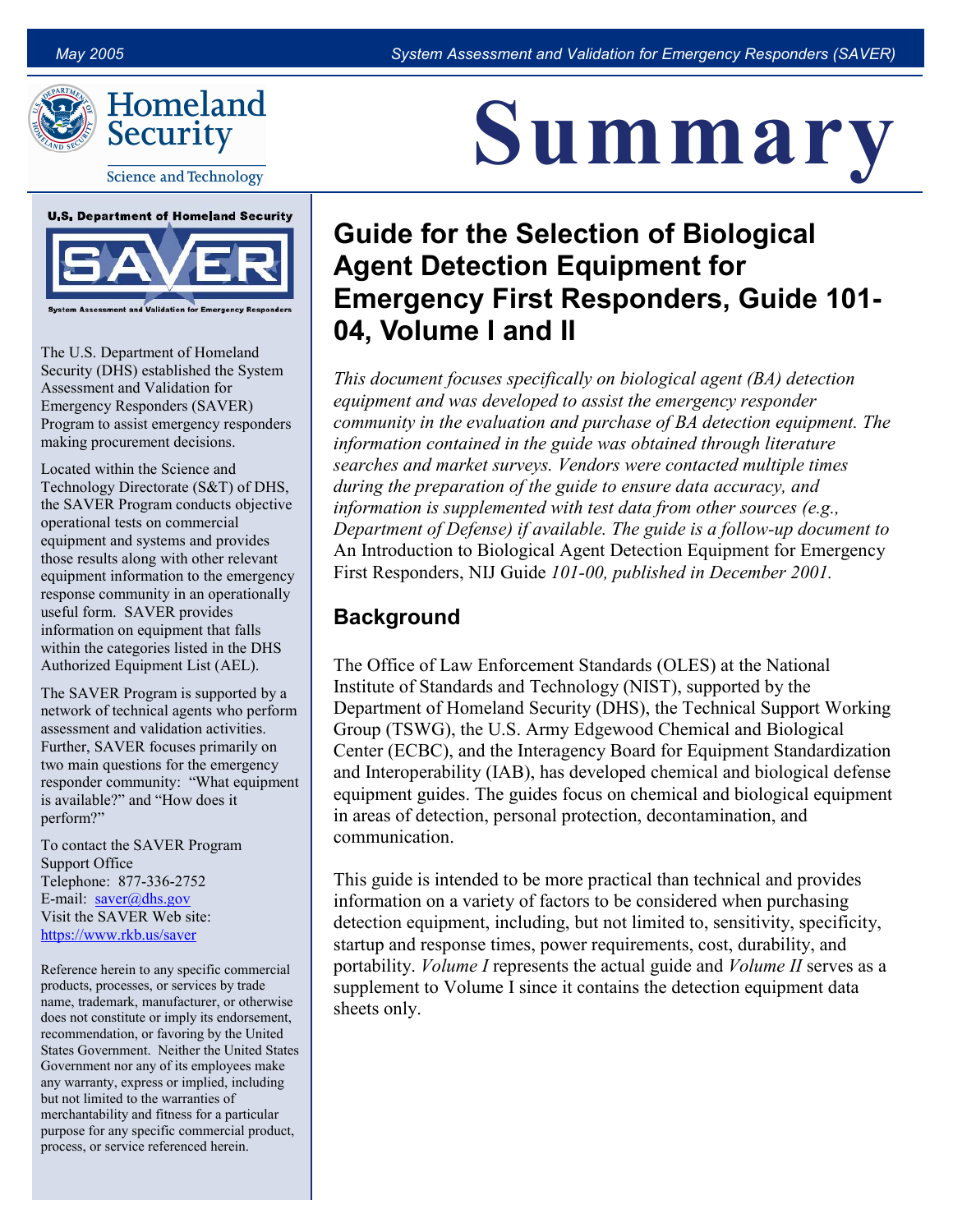## Introduction to Biological Agents

The September 11, 2001, terrorist attacks against the United States, coupled with the havoc caused by the intentional dispersal of anthrax spores directed at highly visible targets, has attracted renewed attention to the potential for BAs to be used as weapons of terror.

The use of BAs as weapons is a serious threat for several reasons. In contrast to their chemical counterparts, they have the ability to multiply in the human body and significantly increase their effect. Many BAs are highly virulent and toxic; they have an incubation period (their effects are not seen for hours to days after dissemination), which gives the perpetrators a chance to escape, and some can be transmitted from person to person.

Significant advances in the areas of molecular biology and biotechnology over the past quarter century have made the tasks of detection and treatment of BAs all the more difficult.

Several other characteristics make BAs uniquely appealing to terrorist states, groups, or individuals. Biological agents can be grown in facilities that are inexpensive to construct or facilities that resemble pharmaceutical, food, or medical production sites that provide no detectable sign that such agents are being produced. The Centers for Disease Control and Prevention (CDC) has classified potential agents of bioterrorism into three, high-priority categories.

- *Category A* includes BAs that could easily be disseminated or transmitted from person to person, and may result in high mortality rates. They have a potential for a major public health impact, causing panic and social disruption that requires special action for the public health system.
- *Category B* includes BAs that are moderately easy to disseminate, result in moderate morbidity and low mortality rates, and require specific enhancements of CDC's diagnostic capacity and enhanced disease surveillance.
- Category  $C$  includes emerging pathogens that could be engineered for mass

dissemination in the future because of availability, ease of production and dissemination, potential for high morbidity and mortality rates, and major public health problems.

Possible methods of dissemination, incubation period, symptoms, and treatment for the common bacterial agents, rickettsiae, viral agents, and biological toxins (see table 1) are listed in the guide: A more in depth discussion is provided for the agents of highest concern.

#### Challenges of Biological Agent **Detection**

Biological agents are infectious in very low doses. Therefore, BA detection systems need to exhibit high sensitivity (i.e., be able to detect very small amounts of BAs). The complex and rapidly changing environmental background also requires these detection systems to exhibit a high degree of specificity (i.e., be able to discriminate BAs from other harmless biological and nonbiological material present in the environment). A third challenge that needs to be addressed is speed or response time. Ease of use of a biological detection system (i.e., sample preparation requirements) is a fourth challenge needing attention. These combined requirements provide a significant technical challenge.

The guide identifies some of the major challenges associated with BA detection, specifically challenges associated with the ambient environment, specificity, sensitivity, and sampling.

#### Biological Detection System **Components**

Because of the need for high-efficiency collection and concentration of the sample, and high specificity and sensitivity during detection and identification, biological detection systems are necessarily complex devices consisting of various subunits. Each subunit performs a specific collection, detection, and signal transduction task. As a result, in its truest form, a biological detection system consists of a sampler, a probe (detection), and a signal transducer.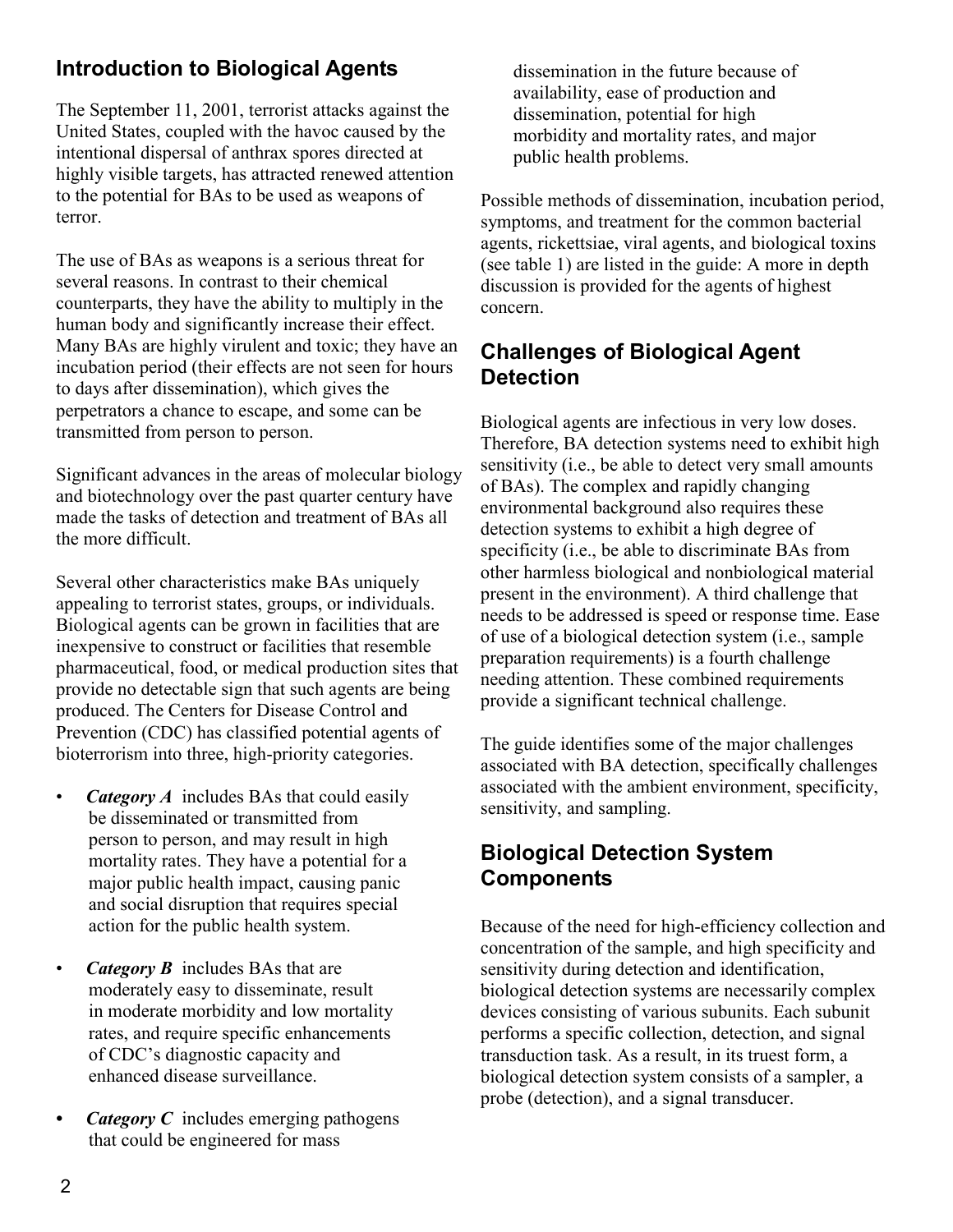| <b>Location</b>            | Perpetrator(s)            | Disease(s)           | Number of<br>cases/deaths | <b>Dissemination</b>                                            | Year        |
|----------------------------|---------------------------|----------------------|---------------------------|-----------------------------------------------------------------|-------------|
| Eastern USA                | Unknown                   | Anthrax              | 22/5                      | Mailed envelopes                                                | 2001        |
| Texas                      | Individual                | Dysentery            | 12/0                      | Foodborne                                                       | 1996        |
| Oregon                     | Rajneeshee cult           | Salmonellosis        | 751/0                     | Foodborne                                                       | 1984        |
| South Africa               | Apartheid regime          | Several              | Unknown                   | Various                                                         | 1980s       |
| Sverdlovsk, USSR           | Escaped from a lab        | Anthrax              | 96/64                     | Air                                                             | 1979        |
| London                     | Bulgarian authorities     | Ricin toxicity       | 2/1                       | Pellet in an umbrella tip                                       | 1978        |
| Toronto                    | Individual                | Intestinal roundworm | 4/0                       | Foodborne                                                       | 1971        |
| China                      | Japanese military         | Several              | Unknown                   | Various                                                         | 1932 - 1944 |
| Europe                     | German agents in the U.S. | Anthrax              | Unknown                   | Infected animals destined<br>for the Allied Forces in<br>Europe | 1915        |
| N. America                 | <b>British soldiers</b>   | Smallpox             | Unknown                   | Distributed infected blan-<br>kets                              | 1754        |
| Kaffa, on the Black<br>Sea | Tartar warriors           | Plague               | Unknown                   | Catapulted infected bodies                                      | 1346        |
| Assyria, Middle<br>East    | Assyrians                 | Ergotism             | Unknown                   | Poisoned enemy wells                                            | 600 B.C.    |

Table 1. Historical incidents related to biological agents and toxins.

The effective detection of BAs in the environment requires a multi-component analysis system because of the complexity of the environment. Other variables contributing to the effectiveness of detection of BAs include the detection process itself and the efficient use of consumables in the field. Biological agent detection systems generally consist of four components: the trigger/cue, the collector, the detector, and the identifier. Figure 1 shows a flow diagram for a typical point detection automated architecture system.

# Sampling Equipment

Environmental sampling is the first critical step in determining the nature and scope of the threat from a BA. The decision to sample should be based on the extent and location of any suspected contamination, the potential for the contaminant to migrate, the matrix to be sampled (air, water, or soil), the direction and speed of prevailing winds, and other factors.

For example, in a point collection/detection scenario, sampling for BA particulates in the air is especially difficult due to the low effective doses of these agents. To sample BAs effectively, samplers are used that pass large volumes of air through the sampler, dispersing the small amount of agent contained in the



Figure 1. Typical point detection automated architecture (with a combined trigger/cue).

large volume of air into a small volume of water or other liquid reagent, thereby forming a concentrated mixture of particulates. By concentrating the biological particulates, current detection systems that are not able to detect BAs at very low levels can detect these agents in the concentrated mixture.